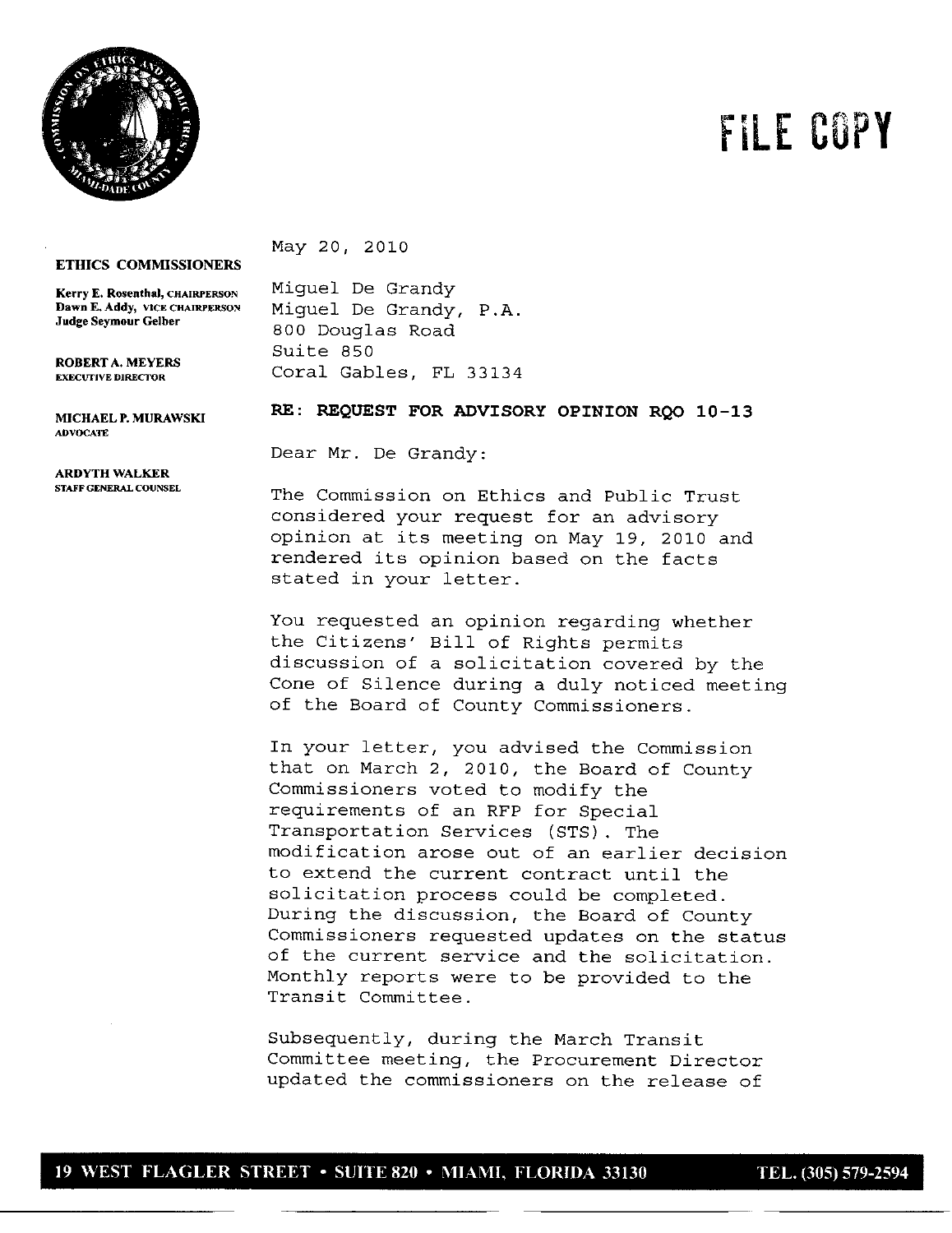the amended solicitation. During the oral presentation, the commissioners asked questions regarding various features of the proposal which had elicited concerns from prospective vendors. The Procurement Director stated that she would issue an addendum clarifying some of the issues raised during the committee meeting.

During the April meeting, the Transit Committee received its monthly update on STS services. During the meeting, questions were again raised regarding various aspects of the RFP. The agenda item was listed as "Monthly Special Transportation Services Report" as it was listed on the March agenda. The requestor was recognized to make a statement but concerns were raised as to whether the committee could properly discuss a solicitation covered by the Cone of Silence without specific notice that the RFP would be discussed at the meeting.

The Commission found the Cone of Silence permits discussion of a covered RFP during a duly noticed public meeting. Section 2-  $11.1(t)$  (1) (a) provides that "the "Cone of Silence is hereby defined to mean a prohibition on a) any communication regarding a particular RFP, RFQ or bid between a potential vendor, service provider, bidder, lobbyist, or consultant and the County's professional staff including but not limited to the County Manager and his or her staff and b) any communication regarding a particular RFP, RFQ or bid between Mayor, County Commissioner or their respective staff and any member of the County's professional staff including , but not limited to the County Manager and his or her staff." Generally, the Cone of Silence applies between the time of advertisement and the submission of a written award recommendation from the County Manager to the Board of County Commissioners.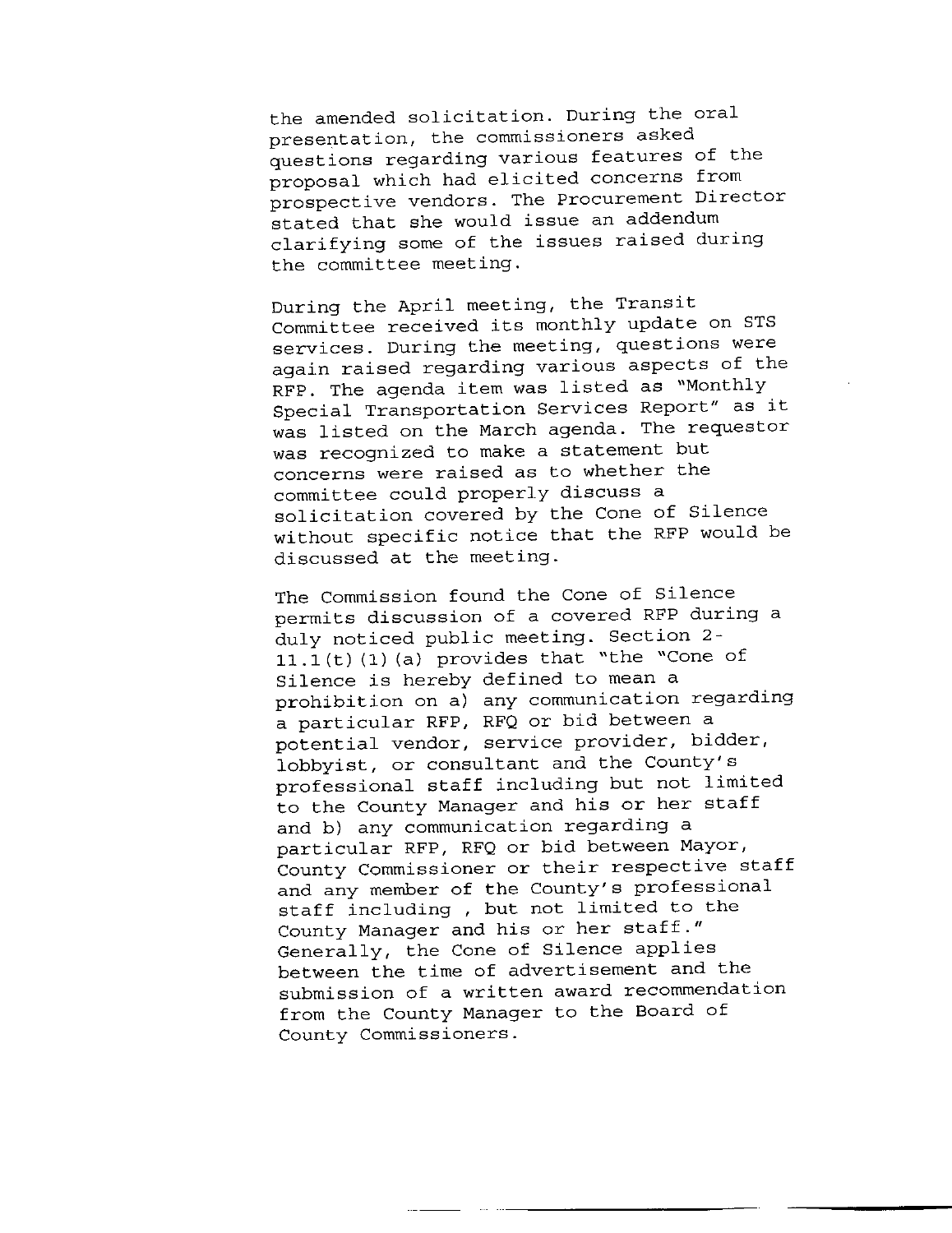The Cone of Silence contains a specific exemption for duly noticed public meetings. Section  $2-11.1(t)$  (1) (c) provides that " the provisions of this ordinance shall not apply to oral presentation at pre-bid conferences, oral presentations before selection committees, contract negotiations during any duly noticed public meeting, public presentations to the Board of County Commissioners during any duly noticed public meeting or communications in writing." Under this exemption, a Commissioner or a member of the public may discuss a covered solicitation during any duly noticed meeting of the Board of County Commissioners. The notice requirement does not specify that the RFP has to be specifically or specially noticed on the agenda. Therefore, the Board of County Commissioners or a member of the public may properly discuss this solicitation or any covered solicitation during a duly noticed meeting of the Board of County Commissioners.

The Citizens' Bill of Rights is not in conflict with the Cone of Silence. Section (a)  $(5)$  (right to be heard) provides that "So far as the orderly conduct of public business permits, any interested person has the right to appear before the commission or any municipal council or any county or municipal agency, board or department for the presentation, adjustment or determination of an issue, request or controversy within the jurisdiction of the governmental entity involved." The Ethics Commission has previously held that the right to be heard is not absolute and that the Board of County Commissioners may adopt reasonable rules regarding time and place of public discussion. See RQO 09-39. The Cone of Silence provides permissible rules regarding when public discussion may take place regarding covered solicitations. In accordance with the Citizens' Bill of Rights, the Cone of Silence permits discussion in writing or during duly noticed public meetings. Therefore, the Cone of Silence does